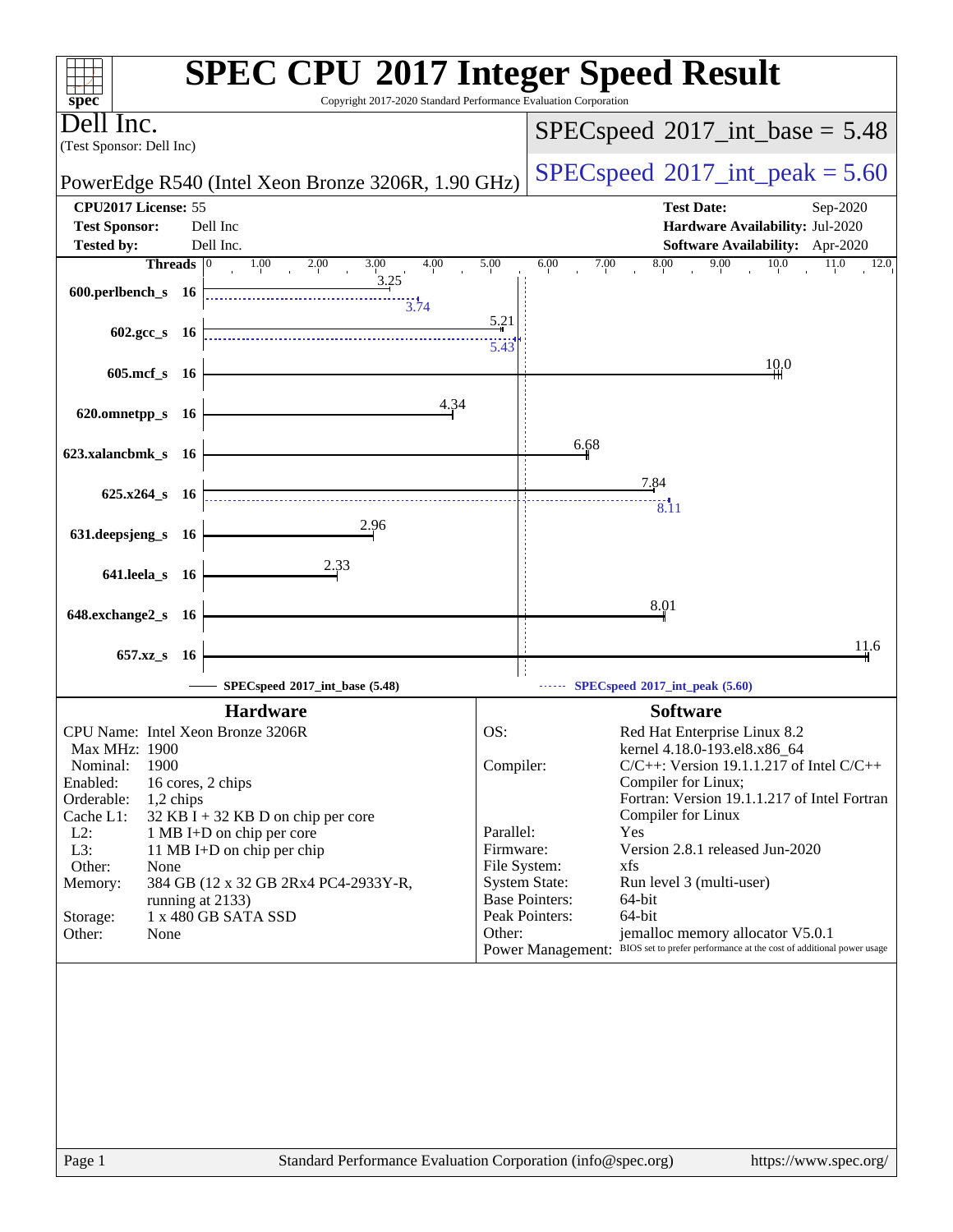Copyright 2017-2020 Standard Performance Evaluation Corporation

Dell Inc.

(Test Sponsor: Dell Inc)

## $SPECspeed^{\circledcirc}2017\_int\_base = 5.48$  $SPECspeed^{\circledcirc}2017\_int\_base = 5.48$

PowerEdge R540 (Intel Xeon Bronze 3206R, 1.90 GHz)  $\left|$  [SPECspeed](http://www.spec.org/auto/cpu2017/Docs/result-fields.html#SPECspeed2017intpeak)®[2017\\_int\\_peak = 5](http://www.spec.org/auto/cpu2017/Docs/result-fields.html#SPECspeed2017intpeak).60

**[CPU2017 License:](http://www.spec.org/auto/cpu2017/Docs/result-fields.html#CPU2017License)** 55 **[Test Date:](http://www.spec.org/auto/cpu2017/Docs/result-fields.html#TestDate)** Sep-2020 **[Test Sponsor:](http://www.spec.org/auto/cpu2017/Docs/result-fields.html#TestSponsor)** Dell Inc **[Hardware Availability:](http://www.spec.org/auto/cpu2017/Docs/result-fields.html#HardwareAvailability)** Jul-2020 **[Tested by:](http://www.spec.org/auto/cpu2017/Docs/result-fields.html#Testedby)** Dell Inc. **[Software Availability:](http://www.spec.org/auto/cpu2017/Docs/result-fields.html#SoftwareAvailability)** Apr-2020

#### **[Results Table](http://www.spec.org/auto/cpu2017/Docs/result-fields.html#ResultsTable)**

|                                     |                |                |       | <b>Base</b>    |       |                |             |                |                |              | <b>Peak</b>    |              |                |              |
|-------------------------------------|----------------|----------------|-------|----------------|-------|----------------|-------------|----------------|----------------|--------------|----------------|--------------|----------------|--------------|
| <b>Benchmark</b>                    | <b>Threads</b> | <b>Seconds</b> | Ratio | <b>Seconds</b> | Ratio | <b>Seconds</b> | Ratio       | <b>Threads</b> | <b>Seconds</b> | <b>Ratio</b> | <b>Seconds</b> | <b>Ratio</b> | <b>Seconds</b> | <b>Ratio</b> |
| $600.$ perlbench $\mathsf{S}$       | 16             | 547            | 3.25  | 547            | 3.25  | 547            | 3.24        | 16             | 475            | 3.74         | 474            | 3.75         | 475            | 3.73         |
| $602 \text{.} \text{gcc}\text{.}$ s | 16             | 764            | 5.21  | 765            | 5.21  | 769            | 5.18        | 16             | 722            | 5.51         | 734            | 5.42         | 734            | 5.43         |
| $605$ .mcf s                        | 16             | 469            | 10.1  | 475            | 9.94  | 472            | <b>10.0</b> | 16             | 469            | 10.1         | 475            | 9.94         | 472            | <b>10.0</b>  |
| 620.omnetpp_s                       | 16             | 376            | 4.34  | 377            | 4.32  | 375            | 4.34        | 16             | 376            | 4.34         | 377            | 4.32         | 375            | 4.34         |
| 623.xalancbmk s                     | 16             | 212            | 6.68  | 213            | 6.66  | 211            | 6.71        | 16             | 212            | 6.68         | 213            | 6.66         | 211            | 6.71         |
| 625.x264 s                          | 16             | 225            | 7.83  | 225            | 7.84  | 225            | 7.85        | 16             | 218            | 8.09         | 217            | 8.11         | 217            | 8.12         |
| 631.deepsjeng_s                     | 16             | 484            | 2.96  | 484            | 2.96  | 485            | 2.96        | 16             | 484            | 2.96         | 484            | 2.96         | 485            | 2.96         |
| 641.leela s                         | 16             | 732            | 2.33  | 732            | 2.33  | 732            | 2.33        | 16             | 732            | 2.33         | 732            | 2.33         | 732            | 2.33         |
| 648.exchange2_s                     | 16             | 367            | 8.01  | 366            | 8.03  | 367            | 8.01        | 16             | 367            | 8.01         | 366            | 8.03         | 367            | 8.01         |
| $657.xz$ s                          | 16             | 536            | 11.5  | 534            | 11.6  | 535            | <b>11.6</b> | 16             | 536            | 11.5         | 534            | 11.6         | 535            | <b>11.6</b>  |
| $SPECspeed*2017$ int base =         |                |                | 5.48  |                |       |                |             |                |                |              |                |              |                |              |

**[SPECspeed](http://www.spec.org/auto/cpu2017/Docs/result-fields.html#SPECspeed2017intpeak)[2017\\_int\\_peak =](http://www.spec.org/auto/cpu2017/Docs/result-fields.html#SPECspeed2017intpeak) 5.60**

Results appear in the [order in which they were run.](http://www.spec.org/auto/cpu2017/Docs/result-fields.html#RunOrder) Bold underlined text [indicates a median measurement](http://www.spec.org/auto/cpu2017/Docs/result-fields.html#Median).

### **[Compiler Notes](http://www.spec.org/auto/cpu2017/Docs/result-fields.html#CompilerNotes)**

The inconsistent Compiler version information under Compiler Version section is due to a discrepancy in Intel Compiler. The correct version of C/C++ compiler is: Version 19.1.1.217 Build 20200306 Compiler for Linux The correct version of Fortran compiler is: Version 19.1.1.217 Build 20200306 Compiler for Linux

### **[Operating System Notes](http://www.spec.org/auto/cpu2017/Docs/result-fields.html#OperatingSystemNotes)**

Stack size set to unlimited using "ulimit -s unlimited"

### **[Environment Variables Notes](http://www.spec.org/auto/cpu2017/Docs/result-fields.html#EnvironmentVariablesNotes)**

```
Environment variables set by runcpu before the start of the run:
KMP AFFINITY = "granularity=fine, scatter"
LD_LIBRARY_PATH =
      "/home/cpu2017-ic19.1u1/lib/intel64:/home/cpu2017-ic19.1u1/je5.0.1-64"
MALLOC_CONF = "retain:true"
OMP_STACKSIZE = "192M"
```
#### **[General Notes](http://www.spec.org/auto/cpu2017/Docs/result-fields.html#GeneralNotes)**

 Binaries compiled on a system with 1x Intel Core i9-7980XE CPU + 64GB RAM memory using Redhat Enterprise Linux 8.0 NA: The test sponsor attests, as of date of publication, that CVE-2017-5754 (Meltdown) is mitigated in the system as tested and documented. Yes: The test sponsor attests, as of date of publication, that CVE-2017-5753 (Spectre variant 1) is mitigated in the system as tested and documented.

**(Continued on next page)**

| Page 2 | Standard Performance Evaluation Corporation (info@spec.org) | https://www.spec.org/ |
|--------|-------------------------------------------------------------|-----------------------|
|--------|-------------------------------------------------------------|-----------------------|

 $+\ +$ **[spec](http://www.spec.org/)**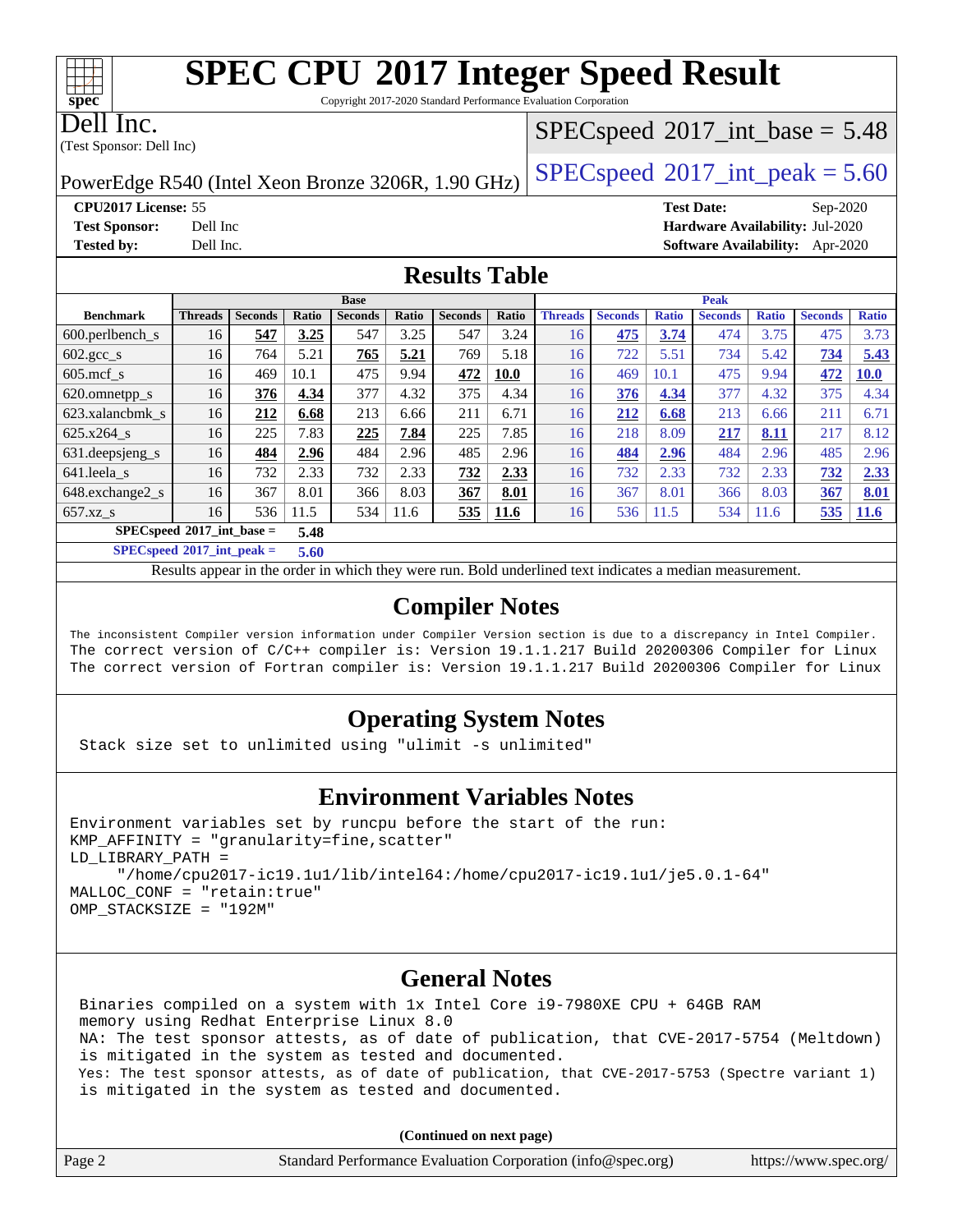Copyright 2017-2020 Standard Performance Evaluation Corporation

(Test Sponsor: Dell Inc) Dell Inc.

**[spec](http://www.spec.org/)**

 $+\!\!+\!\!$ 

 $SPECspeed^{\circ}2017\_int\_base = 5.48$  $SPECspeed^{\circ}2017\_int\_base = 5.48$ 

**[Tested by:](http://www.spec.org/auto/cpu2017/Docs/result-fields.html#Testedby)** Dell Inc. **[Software Availability:](http://www.spec.org/auto/cpu2017/Docs/result-fields.html#SoftwareAvailability)** Apr-2020

PowerEdge R540 (Intel Xeon Bronze 3206R, 1.90 GHz)  $\left|$  [SPECspeed](http://www.spec.org/auto/cpu2017/Docs/result-fields.html#SPECspeed2017intpeak)®[2017\\_int\\_peak = 5](http://www.spec.org/auto/cpu2017/Docs/result-fields.html#SPECspeed2017intpeak).60

**[CPU2017 License:](http://www.spec.org/auto/cpu2017/Docs/result-fields.html#CPU2017License)** 55 **[Test Date:](http://www.spec.org/auto/cpu2017/Docs/result-fields.html#TestDate)** Sep-2020 **[Test Sponsor:](http://www.spec.org/auto/cpu2017/Docs/result-fields.html#TestSponsor)** Dell Inc **[Hardware Availability:](http://www.spec.org/auto/cpu2017/Docs/result-fields.html#HardwareAvailability)** Jul-2020

#### **[General Notes \(Continued\)](http://www.spec.org/auto/cpu2017/Docs/result-fields.html#GeneralNotes)**

 Yes: The test sponsor attests, as of date of publication, that CVE-2017-5715 (Spectre variant 2) is mitigated in the system as tested and documented. Transparent Huge Pages enabled by default Prior to runcpu invocation Filesystem page cache synced and cleared with: sync; echo 3> /proc/sys/vm/drop\_caches jemalloc, a general purpose malloc implementation built with the RedHat Enterprise 7.5, and the system compiler gcc 4.8.5 sources available from jemalloc.net or <https://github.com/jemalloc/jemalloc/releases>

## **[Platform Notes](http://www.spec.org/auto/cpu2017/Docs/result-fields.html#PlatformNotes)**

 BIOS settings: Virtualization Technology disabled System Profile set to Custom CPU Performance set to Maximum Performance C States set to Autonomous C1E disabled Uncore Frequency set to Dynamic Energy Efficiency Policy set to Performance Memory Patrol Scrub set to standard CPU Interconnect Bus Link Power Management disabled PCI ASPM L1 Link Power Management disabled UPI Prefetch disabled LLC Prefetch disabled Dead Line LLC Alloc enabled Directory AtoS disabled Sysinfo program /home/cpu2017-ic19.1u1/bin/sysinfo Rev: r6365 of 2019-08-21 295195f888a3d7edb1e6e46a485a0011 running on RHEL-8-2-SUT Thu Sep 10 12:40:12 2020 SUT (System Under Test) info as seen by some common utilities. For more information on this section, see <https://www.spec.org/cpu2017/Docs/config.html#sysinfo> From /proc/cpuinfo model name : Intel(R) Xeon(R) Bronze 3206R CPU @ 1.90GHz 2 "physical id"s (chips) 16 "processors" cores, siblings (Caution: counting these is hw and system dependent. The following excerpts from /proc/cpuinfo might not be reliable. Use with caution.) cpu cores : 8 siblings : 8 physical 0: cores 0 1 2 3 4 5 6 7 physical 1: cores 0 1 2 3 4 5 6 7 **(Continued on next page)**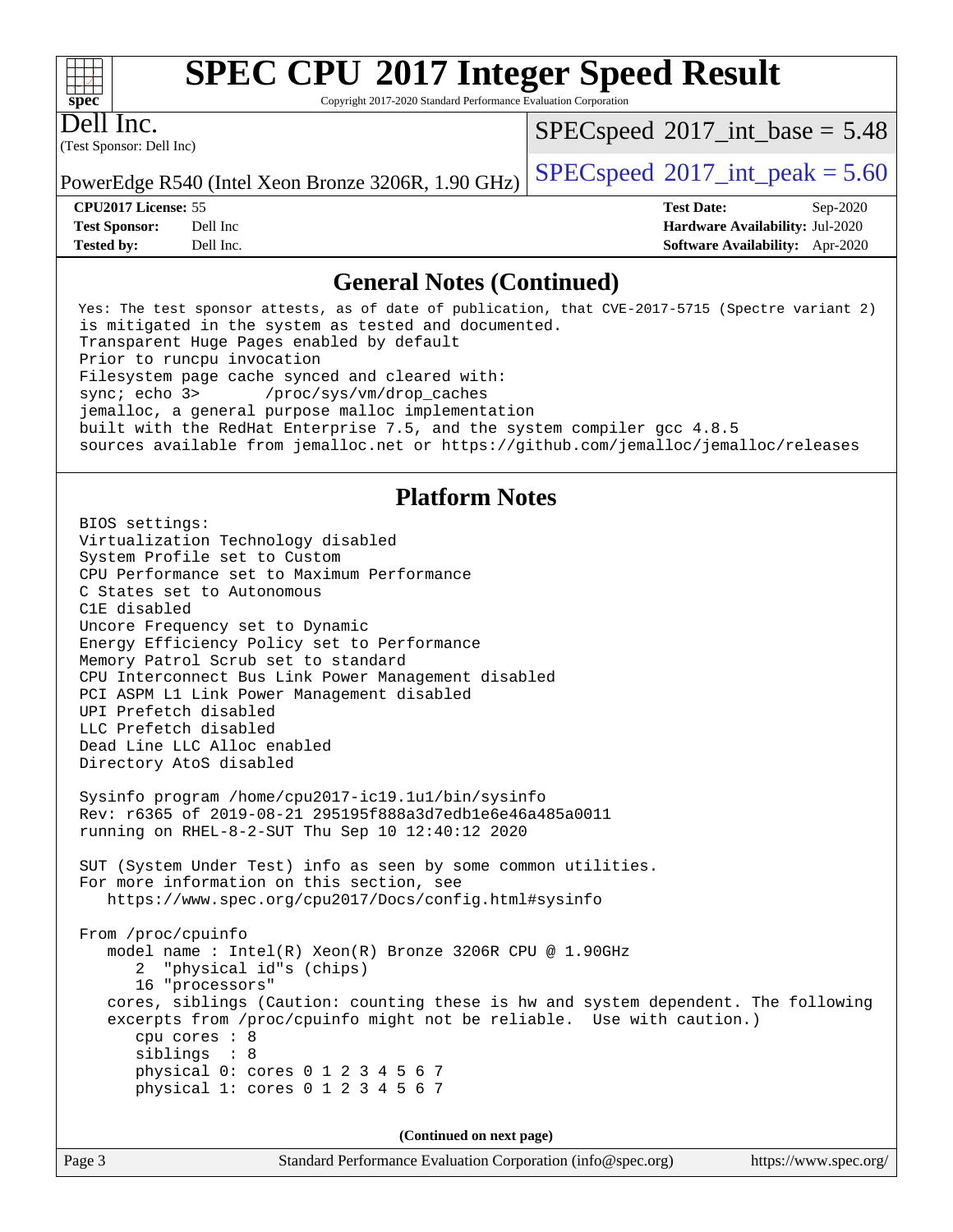| $\frac{1}{\text{spec}^*}$ | <b>SPEC CPU®2017 Integer Speed Result</b><br>Copyright 2017-2020 Standard Performance Evaluation Corporation |                                            |            |
|---------------------------|--------------------------------------------------------------------------------------------------------------|--------------------------------------------|------------|
| Dell Inc.                 | (Test Sponsor: Dell Inc)                                                                                     | $SPEC speed^{\circ}2017\_int\_base = 5.48$ |            |
|                           | PowerEdge R540 (Intel Xeon Bronze 3206R, 1.90 GHz) $\left $ SPECspeed®2017_int_peak = 5.60                   |                                            |            |
|                           | <b>CPU2017 License: 55</b>                                                                                   | <b>Test Date:</b>                          | $Sep-2020$ |

| <b>CI CAVIT LICCIOL</b> 22 |          |
|----------------------------|----------|
| <b>Test Sponsor:</b>       | Dell Inc |
| Tested hv•                 | Dell Inc |

**[Hardware Availability:](http://www.spec.org/auto/cpu2017/Docs/result-fields.html#HardwareAvailability)** Jul-2020 **[Software Availability:](http://www.spec.org/auto/cpu2017/Docs/result-fields.html#SoftwareAvailability)** Apr-2020

## **[Platform Notes \(Continued\)](http://www.spec.org/auto/cpu2017/Docs/result-fields.html#PlatformNotes)**

| From 1scpu:                     |                                                                                      |
|---------------------------------|--------------------------------------------------------------------------------------|
| Architecture:                   | x86_64                                                                               |
| $CPU$ op-mode( $s$ ):           | $32$ -bit, $64$ -bit<br>Little Endian                                                |
| Byte Order:                     |                                                                                      |
| CPU(s):                         | 16                                                                                   |
| On-line CPU(s) list: $0-15$     |                                                                                      |
| Thread(s) per core:             | 1                                                                                    |
| $Core(s)$ per socket:           | 8<br>$\overline{2}$                                                                  |
| Socket(s):<br>NUMA $node(s)$ :  | 2                                                                                    |
| Vendor ID:                      | GenuineIntel                                                                         |
| CPU family:                     | 6                                                                                    |
| Model:                          | 85                                                                                   |
| Model name:                     | Intel(R) Xeon(R) Bronze 3206R CPU @ 1.90GHz                                          |
| Stepping:                       | 7                                                                                    |
| CPU MHz:                        | 1785.388                                                                             |
| CPU max MHz:                    | 1900.0000                                                                            |
| CPU min MHz:                    | 1000.0000                                                                            |
| BogoMIPS:                       | 3800.00                                                                              |
| Virtualization:                 | $VT - x$                                                                             |
| Lld cache:                      | 32K                                                                                  |
| Lli cache:                      | 32K                                                                                  |
| $L2$ cache:                     | 1024K                                                                                |
| L3 cache:                       | 11264K                                                                               |
| NUMA $node0$ $CPU(s)$ :         | 0, 2, 4, 6, 8, 10, 12, 14                                                            |
| NUMA nodel CPU(s):              | 1, 3, 5, 7, 9, 11, 13, 15                                                            |
| Flags:                          | fpu vme de pse tsc msr pae mce cx8 apic sep mtrr pge mca cmov                        |
|                                 | pat pse36 clflush dts acpi mmx fxsr sse sse2 ss ht tm pbe syscall nx pdpelgb rdtscp  |
|                                 | lm constant_tsc art arch_perfmon pebs bts rep_good nopl xtopology nonstop_tsc cpuid  |
|                                 | aperfmperf pni pclmulqdq dtes64 monitor ds_cpl vmx smx est tm2 ssse3 sdbg fma cx16   |
|                                 | xtpr pdcm pcid dca sse4_1 sse4_2 x2apic movbe popcnt tsc_deadline_timer aes xsave    |
|                                 | avx f16c rdrand lahf_lm abm 3dnowprefetch cpuid_fault epb cat_13 cdp_13              |
|                                 | invpcid_single intel_ppin ssbd mba ibrs ibpb stibp ibrs_enhanced tpr_shadow vnmi     |
|                                 | flexpriority ept vpid fsgsbase tsc_adjust bmil hle avx2 smep bmi2 erms invpcid rtm   |
|                                 | cqm mpx rdt_a avx512f avx512dq rdseed adx smap clflushopt clwb intel_pt avx512cd     |
|                                 | avx512bw avx512vl xsaveopt xsavec xgetbvl xsaves cqm_llc cqm_occup_llc cqm_mbm_total |
|                                 | cqm_mbm_local dtherm arat pln pts pku ospke avx512_vnni md_clear flush_l1d           |
| arch_capabilities               |                                                                                      |
|                                 |                                                                                      |
| /proc/cpuinfo cache data        |                                                                                      |
| cache size : 11264 KB           |                                                                                      |
|                                 | From numactl --hardware WARNING: a numactl 'node' might or might not correspond to a |
| physical chip.                  |                                                                                      |
| available: 2 nodes (0-1)        |                                                                                      |
| node 0 cpus: 0 2 4 6 8 10 12 14 |                                                                                      |
|                                 |                                                                                      |
|                                 | (Continued on next page)                                                             |

Page 4 Standard Performance Evaluation Corporation [\(info@spec.org\)](mailto:info@spec.org) <https://www.spec.org/>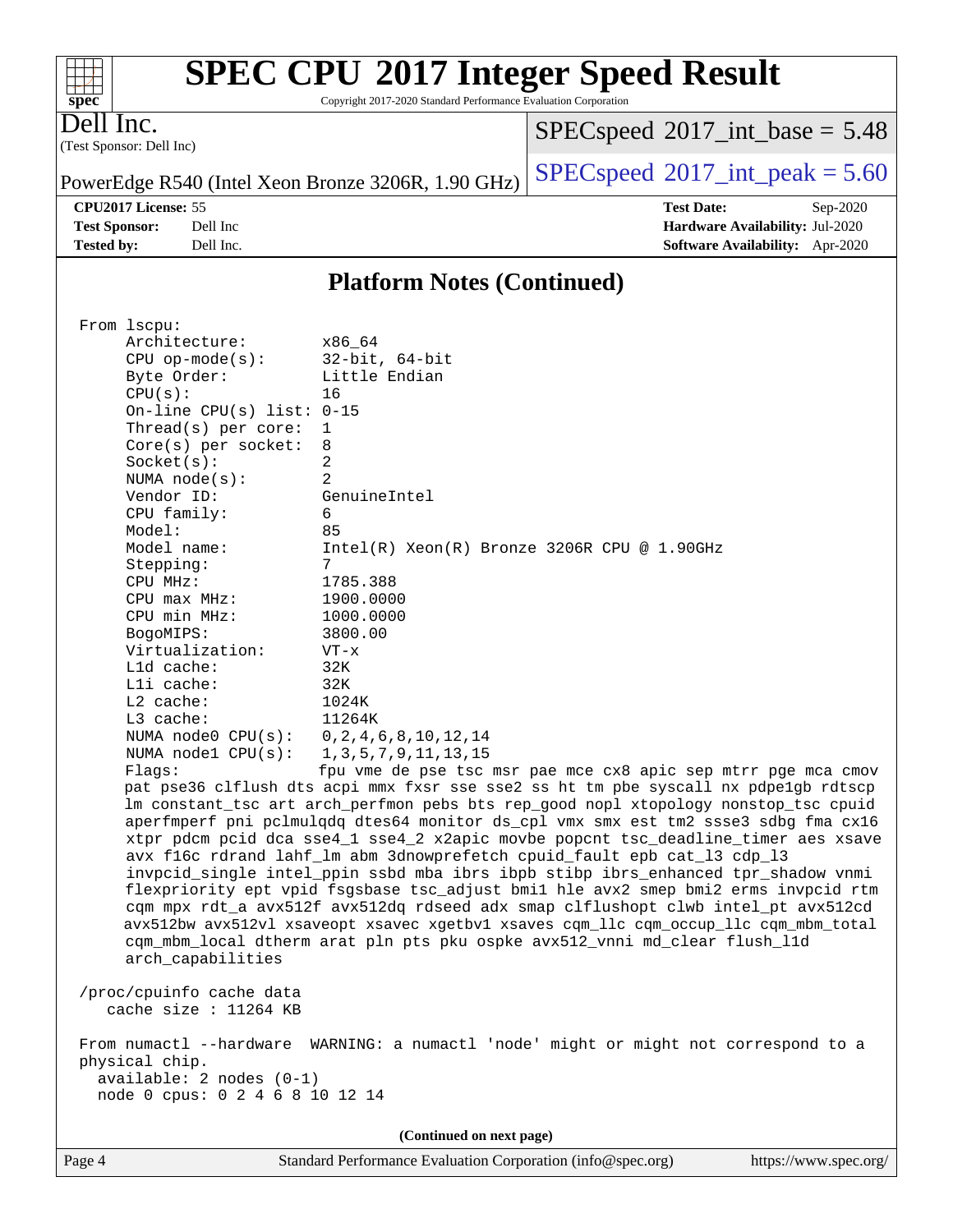| $spec^*$                                                                                                                                                                                                                                                                                                                                                                                                                                                                                                            | <b>SPEC CPU®2017 Integer Speed Result</b><br>Copyright 2017-2020 Standard Performance Evaluation Corporation                                                                                                                                                                                                                                                                  |
|---------------------------------------------------------------------------------------------------------------------------------------------------------------------------------------------------------------------------------------------------------------------------------------------------------------------------------------------------------------------------------------------------------------------------------------------------------------------------------------------------------------------|-------------------------------------------------------------------------------------------------------------------------------------------------------------------------------------------------------------------------------------------------------------------------------------------------------------------------------------------------------------------------------|
| Dell Inc.<br>(Test Sponsor: Dell Inc)                                                                                                                                                                                                                                                                                                                                                                                                                                                                               | $SPEC speed^{\circ}2017\_int\_base = 5.48$                                                                                                                                                                                                                                                                                                                                    |
| PowerEdge R540 (Intel Xeon Bronze 3206R, 1.90 GHz)                                                                                                                                                                                                                                                                                                                                                                                                                                                                  | $SPEC speed^{\circ}2017\_int\_peak = 5.60$                                                                                                                                                                                                                                                                                                                                    |
| CPU2017 License: 55                                                                                                                                                                                                                                                                                                                                                                                                                                                                                                 | <b>Test Date:</b><br>Sep-2020                                                                                                                                                                                                                                                                                                                                                 |
| <b>Test Sponsor:</b><br>Dell Inc                                                                                                                                                                                                                                                                                                                                                                                                                                                                                    | Hardware Availability: Jul-2020                                                                                                                                                                                                                                                                                                                                               |
| <b>Tested by:</b><br>Dell Inc.                                                                                                                                                                                                                                                                                                                                                                                                                                                                                      | Software Availability: Apr-2020                                                                                                                                                                                                                                                                                                                                               |
|                                                                                                                                                                                                                                                                                                                                                                                                                                                                                                                     | <b>Platform Notes (Continued)</b>                                                                                                                                                                                                                                                                                                                                             |
| node 0 size: 192048 MB<br>node 0 free: 191394 MB<br>node 1 cpus: 1 3 5 7 9 11 13 15<br>node 1 size: 193533 MB<br>node 1 free: 192727 MB<br>node distances:<br>node<br>1<br>0<br>0 :<br>10<br>-21<br>1:<br>21<br>10<br>From /proc/meminfo<br>MemTotal:<br>394835732 kB<br>HugePages_Total:<br>0<br>Hugepagesize:<br>2048 kB                                                                                                                                                                                          |                                                                                                                                                                                                                                                                                                                                                                               |
| From /etc/*release* /etc/*version*<br>os-release:<br>NAME="Red Hat Enterprise Linux"<br>VERSION="8.2 (Ootpa)"<br>ID="rhel"<br>ID_LIKE="fedora"<br>VERSION_ID="8.2"<br>PLATFORM_ID="platform:el8"<br>PRETTY_NAME="Red Hat Enterprise Linux 8.2 (Ootpa)"<br>ANSI COLOR="0;31"<br>redhat-release: Red Hat Enterprise Linux release 8.2 (Ootpa)<br>system-release: Red Hat Enterprise Linux release 8.2 (Ootpa)<br>system-release-cpe: cpe:/o:redhat:enterprise_linux:8.2:ga<br>uname $-a$ :<br>x86_64 x86_64 GNU/Linux | Linux RHEL-8-2-SUT 4.18.0-193.el8.x86_64 #1 SMP Fri Mar 27 14:35:58 UTC 2020 x86_64                                                                                                                                                                                                                                                                                           |
| Kernel self-reported vulnerability status:                                                                                                                                                                                                                                                                                                                                                                                                                                                                          |                                                                                                                                                                                                                                                                                                                                                                               |
| itlb_multihit:<br>CVE-2018-3620 (L1 Terminal Fault):<br>Microarchitectural Data Sampling:<br>CVE-2017-5754 (Meltdown):<br>CVE-2017-5753 (Spectre variant 1):<br>$CVE-2017-5715$ (Spectre variant 2):<br>tsx_async_abort:                                                                                                                                                                                                                                                                                            | KVM: Vulnerable<br>Not affected<br>Not affected<br>Not affected<br>CVE-2018-3639 (Speculative Store Bypass): Mitigation: Speculative Store Bypass disabled<br>via prctl and seccomp<br>Mitigation: usercopy/swapgs barriers and __user<br>pointer sanitization<br>Mitigation: Enhanced IBRS, IBPB: conditional,<br>RSB filling<br>Mitigation: Clear CPU buffers; SMT disabled |
|                                                                                                                                                                                                                                                                                                                                                                                                                                                                                                                     |                                                                                                                                                                                                                                                                                                                                                                               |

**(Continued on next page)**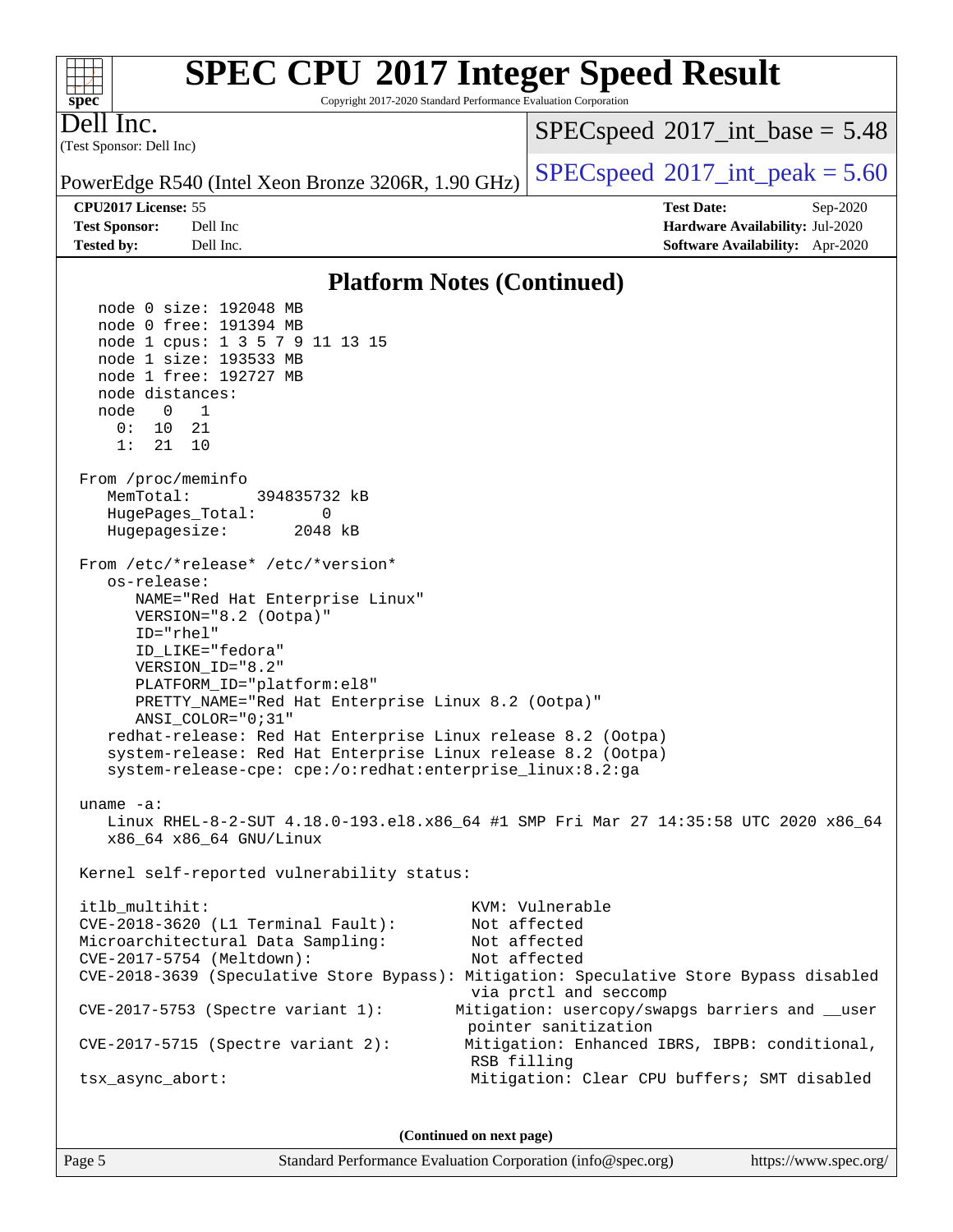Copyright 2017-2020 Standard Performance Evaluation Corporation

(Test Sponsor: Dell Inc) Dell Inc.

**[spec](http://www.spec.org/)**

 $+\ +$ 

 $SPECspeed^{\circ}2017\_int\_base = 5.48$  $SPECspeed^{\circ}2017\_int\_base = 5.48$ 

PowerEdge R540 (Intel Xeon Bronze 3206R, 1.90 GHz)  $\left|$  [SPECspeed](http://www.spec.org/auto/cpu2017/Docs/result-fields.html#SPECspeed2017intpeak)®[2017\\_int\\_peak = 5](http://www.spec.org/auto/cpu2017/Docs/result-fields.html#SPECspeed2017intpeak).60

**[CPU2017 License:](http://www.spec.org/auto/cpu2017/Docs/result-fields.html#CPU2017License)** 55 **[Test Date:](http://www.spec.org/auto/cpu2017/Docs/result-fields.html#TestDate)** Sep-2020 **[Test Sponsor:](http://www.spec.org/auto/cpu2017/Docs/result-fields.html#TestSponsor)** Dell Inc **[Hardware Availability:](http://www.spec.org/auto/cpu2017/Docs/result-fields.html#HardwareAvailability)** Jul-2020 **[Tested by:](http://www.spec.org/auto/cpu2017/Docs/result-fields.html#Testedby)** Dell Inc. **[Software Availability:](http://www.spec.org/auto/cpu2017/Docs/result-fields.html#SoftwareAvailability)** Apr-2020

#### **[Platform Notes \(Continued\)](http://www.spec.org/auto/cpu2017/Docs/result-fields.html#PlatformNotes)**

run-level 3 Sep 10 12:38 last=5

 SPEC is set to: /home/cpu2017-ic19.1u1 Filesystem Type Size Used Avail Use% Mounted on /dev/mapper/rhel-home xfs 392G 7.1G 385G 2% /home

 From /sys/devices/virtual/dmi/id BIOS: Dell Inc. 2.8.1 06/30/2020 Vendor: Dell Inc. Product: PowerEdge R540 Product Family: PowerEdge

 Additional information from dmidecode follows. WARNING: Use caution when you interpret this section. The 'dmidecode' program reads system data which is "intended to allow hardware to be accurately determined", but the intent may not be met, as there are frequent changes to hardware, firmware, and the "DMTF SMBIOS" standard. Memory:

 1x 00AD00B300AD HMA84GR7CJR4N-WM 32 GB 2 rank 2933 6x 00AD063200AD HMA84GR7CJR4N-WM 32 GB 2 rank 2933 5x 00AD069D00AD HMA84GR7CJR4N-WM 32 GB 2 rank 2933 4x Not Specified Not Specified

 (End of data from sysinfo program) Memory running at 2133

## **[Compiler Version Notes](http://www.spec.org/auto/cpu2017/Docs/result-fields.html#CompilerVersionNotes)**

| C      | $600. perlbench_s(base) 602. gcc_s(base, peak) 605. mcf_s(base, peak)$<br>$625.x264_s(base, peak)$ 657.xz <sub>_S</sub> (base, peak)                                             |
|--------|----------------------------------------------------------------------------------------------------------------------------------------------------------------------------------|
|        | Intel(R) C Compiler for applications running on Intel(R) $64$ , Version 2021.1<br>NextGen Build 20200304<br>Copyright (C) 1985-2020 Intel Corporation. All rights reserved.      |
| C      | 600.perlbench s(peak)                                                                                                                                                            |
|        | Intel(R) C Intel(R) 64 Compiler for applications running on Intel(R) 64,<br>Version 19.1.1.217 Build 20200306<br>Copyright (C) 1985-2020 Intel Corporation. All rights reserved. |
| C      | $600.$ perlbench $s(base) 602.$ qcc $s(base, peak) 605.$ mcf $s(base, peak)$                                                                                                     |
|        | (Continued on next page)                                                                                                                                                         |
| Page 6 | Standard Performance Evaluation Corporation (info@spec.org)<br>https://www.spec.org/                                                                                             |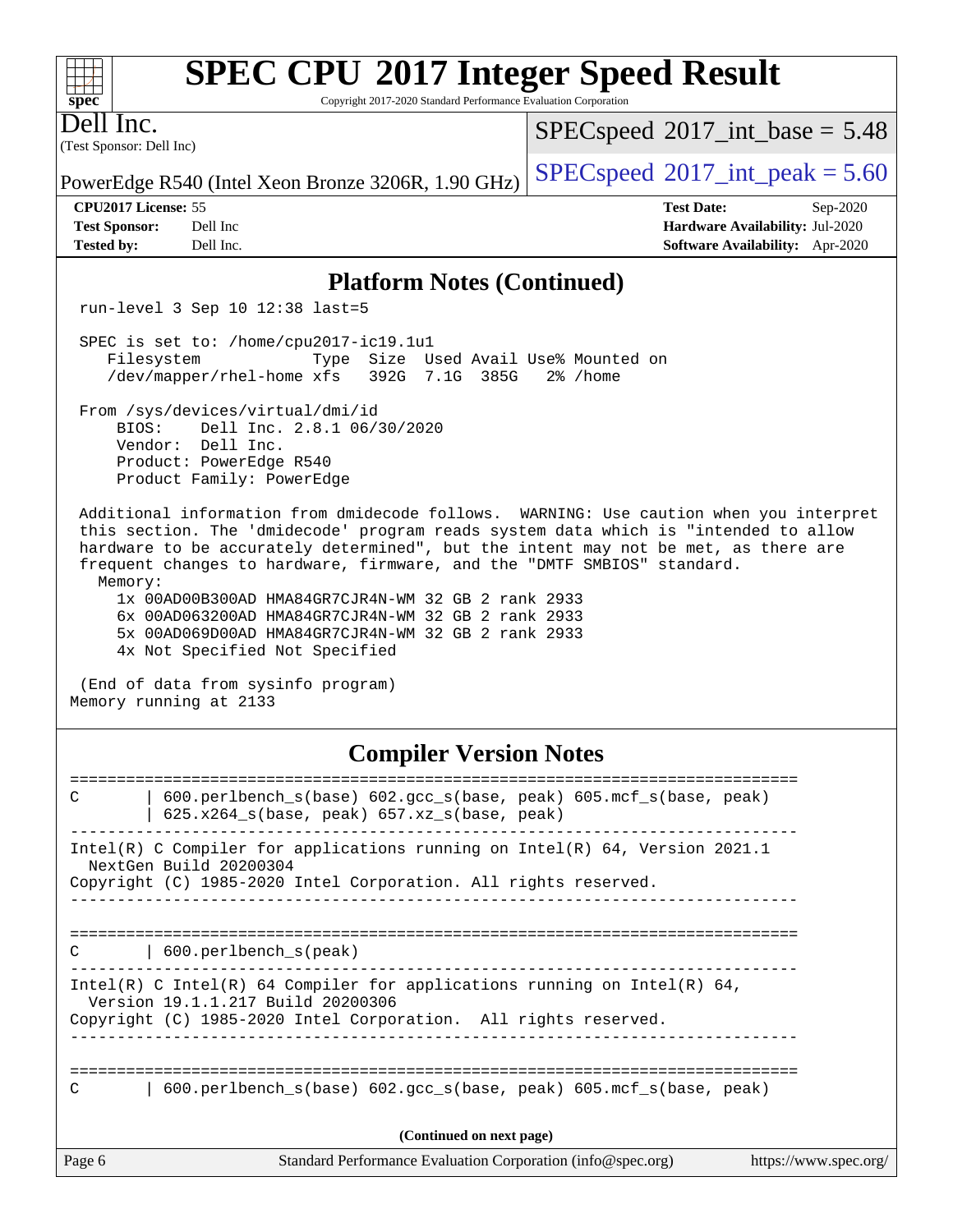| <b>SPEC CPU®2017 Integer Speed Result</b> |  |
|-------------------------------------------|--|
|-------------------------------------------|--|

Copyright 2017-2020 Standard Performance Evaluation Corporation

(Test Sponsor: Dell Inc) Dell Inc.

**[spec](http://www.spec.org/)**

 $+\!+\!$ 

 $SPECspeed*2017\_int\_base = 5.48$  $SPECspeed*2017\_int\_base = 5.48$ 

PowerEdge R540 (Intel Xeon Bronze 3206R, 1.90 GHz) [SPECspeed](http://www.spec.org/auto/cpu2017/Docs/result-fields.html#SPECspeed2017intpeak)<sup>®</sup>[2017\\_int\\_peak = 5](http://www.spec.org/auto/cpu2017/Docs/result-fields.html#SPECspeed2017intpeak).60

**[CPU2017 License:](http://www.spec.org/auto/cpu2017/Docs/result-fields.html#CPU2017License)** 55 **[Test Date:](http://www.spec.org/auto/cpu2017/Docs/result-fields.html#TestDate)** Sep-2020 **[Test Sponsor:](http://www.spec.org/auto/cpu2017/Docs/result-fields.html#TestSponsor)** Dell Inc **[Hardware Availability:](http://www.spec.org/auto/cpu2017/Docs/result-fields.html#HardwareAvailability)** Jul-2020 **[Tested by:](http://www.spec.org/auto/cpu2017/Docs/result-fields.html#Testedby)** Dell Inc. **[Software Availability:](http://www.spec.org/auto/cpu2017/Docs/result-fields.html#SoftwareAvailability)** Apr-2020

## **[Compiler Version Notes \(Continued\)](http://www.spec.org/auto/cpu2017/Docs/result-fields.html#CompilerVersionNotes)**

| $625.x264_s(base, peak)$ 657.xz <sub>_S</sub> (base, peak)                                                                                                                             |
|----------------------------------------------------------------------------------------------------------------------------------------------------------------------------------------|
| Intel(R) C Compiler for applications running on Intel(R) 64, Version 2021.1<br>NextGen Build 20200304<br>Copyright (C) 1985-2020 Intel Corporation. All rights reserved.               |
| $\vert$ 600. perlbench s(peak)<br>C                                                                                                                                                    |
| Intel(R) C Intel(R) 64 Compiler for applications running on Intel(R) 64,<br>Version 19.1.1.217 Build 20200306<br>Copyright (C) 1985-2020 Intel Corporation. All rights reserved.       |
|                                                                                                                                                                                        |
| 620.omnetpp s(base, peak) 623.xalancbmk s(base, peak)<br>$C++$<br>631.deepsjeng_s(base, peak) 641.leela_s(base, peak)                                                                  |
| Intel(R) $C++$ Compiler for applications running on Intel(R) 64, Version 2021.1<br>NextGen Build 20200304<br>Copyright (C) 1985-2020 Intel Corporation. All rights reserved.           |
| --------------------------<br>Fortran   $648$ . exchange2 $s$ (base, peak)                                                                                                             |
| Intel(R) Fortran Intel(R) 64 Compiler for applications running on Intel(R)<br>64, Version 19.1.1.217 Build 20200306<br>Copyright (C) 1985-2020 Intel Corporation. All rights reserved. |

## **[Base Compiler Invocation](http://www.spec.org/auto/cpu2017/Docs/result-fields.html#BaseCompilerInvocation)**

| C benchmarks:<br>icc         |  |  |  |
|------------------------------|--|--|--|
| C++ benchmarks:<br>icpc      |  |  |  |
| Fortran benchmarks:<br>ifort |  |  |  |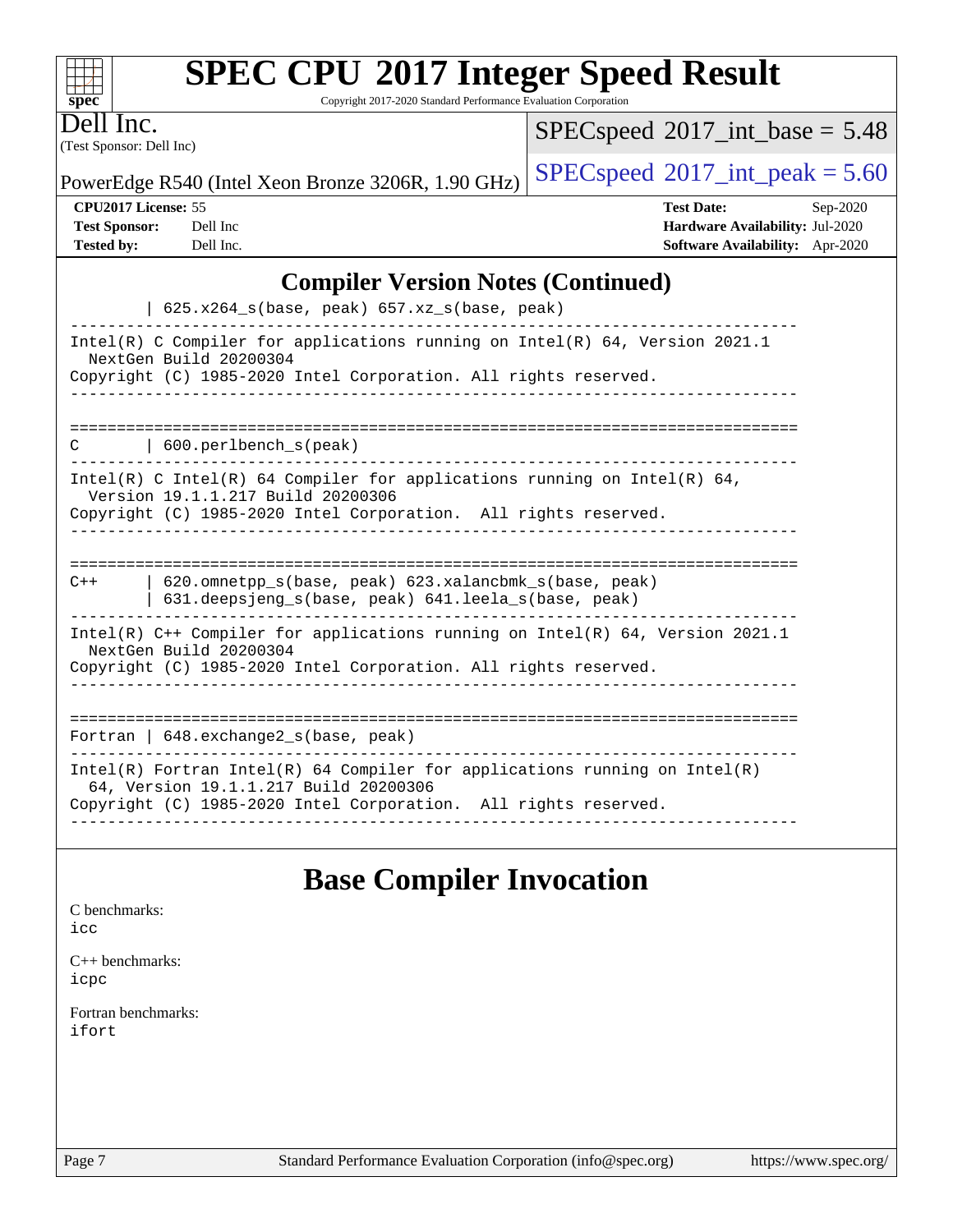#### $+\ +$ **[spec](http://www.spec.org/)**

# **[SPEC CPU](http://www.spec.org/auto/cpu2017/Docs/result-fields.html#SPECCPU2017IntegerSpeedResult)[2017 Integer Speed Result](http://www.spec.org/auto/cpu2017/Docs/result-fields.html#SPECCPU2017IntegerSpeedResult)**

Copyright 2017-2020 Standard Performance Evaluation Corporation

(Test Sponsor: Dell Inc) Dell Inc.

 $SPECspeed^{\circ}2017\_int\_base = 5.48$  $SPECspeed^{\circ}2017\_int\_base = 5.48$ 

PowerEdge R540 (Intel Xeon Bronze 3206R, 1.90 GHz)  $\left|$  [SPECspeed](http://www.spec.org/auto/cpu2017/Docs/result-fields.html#SPECspeed2017intpeak)®[2017\\_int\\_peak = 5](http://www.spec.org/auto/cpu2017/Docs/result-fields.html#SPECspeed2017intpeak).60

**[CPU2017 License:](http://www.spec.org/auto/cpu2017/Docs/result-fields.html#CPU2017License)** 55 **[Test Date:](http://www.spec.org/auto/cpu2017/Docs/result-fields.html#TestDate)** Sep-2020 **[Test Sponsor:](http://www.spec.org/auto/cpu2017/Docs/result-fields.html#TestSponsor)** Dell Inc **[Hardware Availability:](http://www.spec.org/auto/cpu2017/Docs/result-fields.html#HardwareAvailability)** Jul-2020 **[Tested by:](http://www.spec.org/auto/cpu2017/Docs/result-fields.html#Testedby)** Dell Inc. **[Software Availability:](http://www.spec.org/auto/cpu2017/Docs/result-fields.html#SoftwareAvailability)** Apr-2020

## **[Base Portability Flags](http://www.spec.org/auto/cpu2017/Docs/result-fields.html#BasePortabilityFlags)**

 600.perlbench\_s: [-DSPEC\\_LP64](http://www.spec.org/cpu2017/results/res2020q4/cpu2017-20200928-24059.flags.html#b600.perlbench_s_basePORTABILITY_DSPEC_LP64) [-DSPEC\\_LINUX\\_X64](http://www.spec.org/cpu2017/results/res2020q4/cpu2017-20200928-24059.flags.html#b600.perlbench_s_baseCPORTABILITY_DSPEC_LINUX_X64) 602.gcc\_s: [-DSPEC\\_LP64](http://www.spec.org/cpu2017/results/res2020q4/cpu2017-20200928-24059.flags.html#suite_basePORTABILITY602_gcc_s_DSPEC_LP64) 605.mcf\_s: [-DSPEC\\_LP64](http://www.spec.org/cpu2017/results/res2020q4/cpu2017-20200928-24059.flags.html#suite_basePORTABILITY605_mcf_s_DSPEC_LP64) 620.omnetpp\_s: [-DSPEC\\_LP64](http://www.spec.org/cpu2017/results/res2020q4/cpu2017-20200928-24059.flags.html#suite_basePORTABILITY620_omnetpp_s_DSPEC_LP64) 623.xalancbmk\_s: [-DSPEC\\_LP64](http://www.spec.org/cpu2017/results/res2020q4/cpu2017-20200928-24059.flags.html#suite_basePORTABILITY623_xalancbmk_s_DSPEC_LP64) [-DSPEC\\_LINUX](http://www.spec.org/cpu2017/results/res2020q4/cpu2017-20200928-24059.flags.html#b623.xalancbmk_s_baseCXXPORTABILITY_DSPEC_LINUX) 625.x264\_s: [-DSPEC\\_LP64](http://www.spec.org/cpu2017/results/res2020q4/cpu2017-20200928-24059.flags.html#suite_basePORTABILITY625_x264_s_DSPEC_LP64) 631.deepsjeng\_s: [-DSPEC\\_LP64](http://www.spec.org/cpu2017/results/res2020q4/cpu2017-20200928-24059.flags.html#suite_basePORTABILITY631_deepsjeng_s_DSPEC_LP64) 641.leela\_s: [-DSPEC\\_LP64](http://www.spec.org/cpu2017/results/res2020q4/cpu2017-20200928-24059.flags.html#suite_basePORTABILITY641_leela_s_DSPEC_LP64) 648.exchange2\_s: [-DSPEC\\_LP64](http://www.spec.org/cpu2017/results/res2020q4/cpu2017-20200928-24059.flags.html#suite_basePORTABILITY648_exchange2_s_DSPEC_LP64) 657.xz\_s: [-DSPEC\\_LP64](http://www.spec.org/cpu2017/results/res2020q4/cpu2017-20200928-24059.flags.html#suite_basePORTABILITY657_xz_s_DSPEC_LP64)

## **[Base Optimization Flags](http://www.spec.org/auto/cpu2017/Docs/result-fields.html#BaseOptimizationFlags)**

#### [C benchmarks](http://www.spec.org/auto/cpu2017/Docs/result-fields.html#Cbenchmarks):

```
-m64 -qnextgen -std=c11
-Wl,-plugin-opt=-x86-branches-within-32B-boundaries -Wl,-z,muldefs
-xCORE-AVX512 -O3 -ffast-math -flto -mfpmath=sse -funroll-loops
-fuse-ld=gold -qopt-mem-layout-trans=4 -fopenmp -DSPEC_OPENMP
-L/usr/local/jemalloc64-5.0.1/lib -ljemalloc
```
#### [C++ benchmarks:](http://www.spec.org/auto/cpu2017/Docs/result-fields.html#CXXbenchmarks)

[-m64](http://www.spec.org/cpu2017/results/res2020q4/cpu2017-20200928-24059.flags.html#user_CXXbase_m64-icc) [-qnextgen](http://www.spec.org/cpu2017/results/res2020q4/cpu2017-20200928-24059.flags.html#user_CXXbase_f-qnextgen) [-Wl,-plugin-opt=-x86-branches-within-32B-boundaries](http://www.spec.org/cpu2017/results/res2020q4/cpu2017-20200928-24059.flags.html#user_CXXbase_f-x86-branches-within-32B-boundaries_0098b4e4317ae60947b7b728078a624952a08ac37a3c797dfb4ffeb399e0c61a9dd0f2f44ce917e9361fb9076ccb15e7824594512dd315205382d84209e912f3) [-Wl,-z,muldefs](http://www.spec.org/cpu2017/results/res2020q4/cpu2017-20200928-24059.flags.html#user_CXXbase_link_force_multiple1_b4cbdb97b34bdee9ceefcfe54f4c8ea74255f0b02a4b23e853cdb0e18eb4525ac79b5a88067c842dd0ee6996c24547a27a4b99331201badda8798ef8a743f577) [-xCORE-AVX512](http://www.spec.org/cpu2017/results/res2020q4/cpu2017-20200928-24059.flags.html#user_CXXbase_f-xCORE-AVX512) [-O3](http://www.spec.org/cpu2017/results/res2020q4/cpu2017-20200928-24059.flags.html#user_CXXbase_f-O3) [-ffast-math](http://www.spec.org/cpu2017/results/res2020q4/cpu2017-20200928-24059.flags.html#user_CXXbase_f-ffast-math) [-flto](http://www.spec.org/cpu2017/results/res2020q4/cpu2017-20200928-24059.flags.html#user_CXXbase_f-flto) [-mfpmath=sse](http://www.spec.org/cpu2017/results/res2020q4/cpu2017-20200928-24059.flags.html#user_CXXbase_f-mfpmath_70eb8fac26bde974f8ab713bc9086c5621c0b8d2f6c86f38af0bd7062540daf19db5f3a066d8c6684be05d84c9b6322eb3b5be6619d967835195b93d6c02afa1) [-funroll-loops](http://www.spec.org/cpu2017/results/res2020q4/cpu2017-20200928-24059.flags.html#user_CXXbase_f-funroll-loops) [-fuse-ld=gold](http://www.spec.org/cpu2017/results/res2020q4/cpu2017-20200928-24059.flags.html#user_CXXbase_f-fuse-ld_920b3586e2b8c6e0748b9c84fa9b744736ba725a32cab14ad8f3d4ad28eecb2f59d1144823d2e17006539a88734fe1fc08fc3035f7676166309105a78aaabc32) [-qopt-mem-layout-trans=4](http://www.spec.org/cpu2017/results/res2020q4/cpu2017-20200928-24059.flags.html#user_CXXbase_f-qopt-mem-layout-trans_fa39e755916c150a61361b7846f310bcdf6f04e385ef281cadf3647acec3f0ae266d1a1d22d972a7087a248fd4e6ca390a3634700869573d231a252c784941a8) [-L/usr/local/IntelCompiler19/compilers\\_and\\_libraries\\_2020.1.217/linux/compiler/lib/intel64\\_lin](http://www.spec.org/cpu2017/results/res2020q4/cpu2017-20200928-24059.flags.html#user_CXXbase_linkpath_2cb6f503891ebf8baee7515f4e7d4ec1217444d1d05903cc0091ac4158de400651d2b2313a9fa414cb8a8f0e16ab029634f5c6db340f400369c190d4db8a54a0) [-lqkmalloc](http://www.spec.org/cpu2017/results/res2020q4/cpu2017-20200928-24059.flags.html#user_CXXbase_qkmalloc_link_lib_79a818439969f771c6bc311cfd333c00fc099dad35c030f5aab9dda831713d2015205805422f83de8875488a2991c0a156aaa600e1f9138f8fc37004abc96dc5)

#### [Fortran benchmarks:](http://www.spec.org/auto/cpu2017/Docs/result-fields.html#Fortranbenchmarks)

```
-m64 -Wl,-plugin-opt=-x86-branches-within-32B-boundaries -xCORE-AVX512
-O3 -ipo -no-prec-div -qopt-mem-layout-trans=4
-nostandard-realloc-lhs -align array32byte
-mbranches-within-32B-boundaries
```
## **[Peak Compiler Invocation](http://www.spec.org/auto/cpu2017/Docs/result-fields.html#PeakCompilerInvocation)**

[C benchmarks](http://www.spec.org/auto/cpu2017/Docs/result-fields.html#Cbenchmarks): [icc](http://www.spec.org/cpu2017/results/res2020q4/cpu2017-20200928-24059.flags.html#user_CCpeak_intel_icc_66fc1ee009f7361af1fbd72ca7dcefbb700085f36577c54f309893dd4ec40d12360134090235512931783d35fd58c0460139e722d5067c5574d8eaf2b3e37e92)

[C++ benchmarks:](http://www.spec.org/auto/cpu2017/Docs/result-fields.html#CXXbenchmarks) [icpc](http://www.spec.org/cpu2017/results/res2020q4/cpu2017-20200928-24059.flags.html#user_CXXpeak_intel_icpc_c510b6838c7f56d33e37e94d029a35b4a7bccf4766a728ee175e80a419847e808290a9b78be685c44ab727ea267ec2f070ec5dc83b407c0218cded6866a35d07)

**(Continued on next page)**

Page 8 Standard Performance Evaluation Corporation [\(info@spec.org\)](mailto:info@spec.org) <https://www.spec.org/>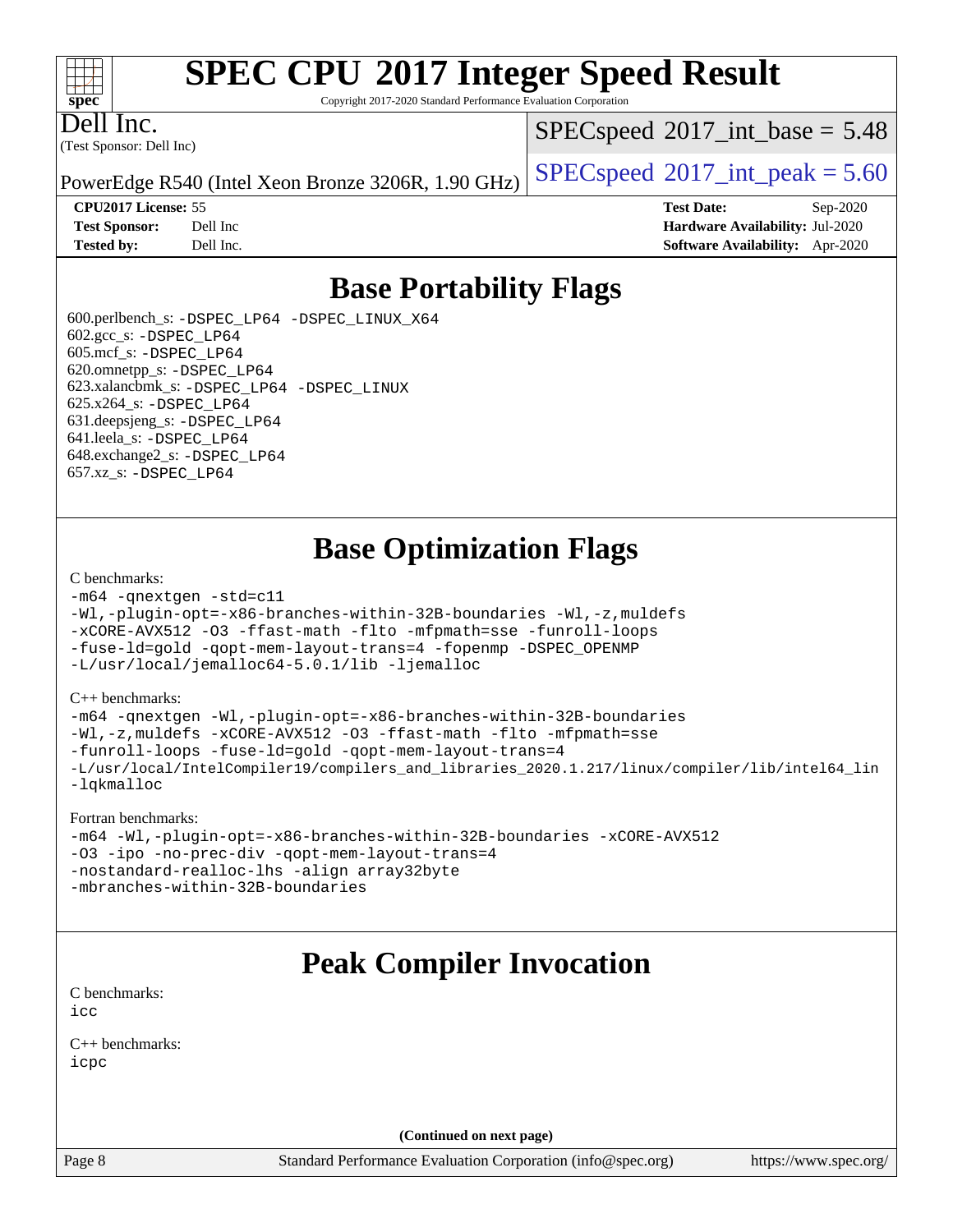Copyright 2017-2020 Standard Performance Evaluation Corporation

(Test Sponsor: Dell Inc) Dell Inc.

**[spec](http://www.spec.org/)**

 $+\ +$ 

 $SPECspeed^{\circ}2017\_int\_base = 5.48$  $SPECspeed^{\circ}2017\_int\_base = 5.48$ 

PowerEdge R540 (Intel Xeon Bronze 3206R, 1.90 GHz)  $\left|$  [SPECspeed](http://www.spec.org/auto/cpu2017/Docs/result-fields.html#SPECspeed2017intpeak)®[2017\\_int\\_peak = 5](http://www.spec.org/auto/cpu2017/Docs/result-fields.html#SPECspeed2017intpeak).60

**[CPU2017 License:](http://www.spec.org/auto/cpu2017/Docs/result-fields.html#CPU2017License)** 55 **[Test Date:](http://www.spec.org/auto/cpu2017/Docs/result-fields.html#TestDate)** Sep-2020 **[Test Sponsor:](http://www.spec.org/auto/cpu2017/Docs/result-fields.html#TestSponsor)** Dell Inc **[Hardware Availability:](http://www.spec.org/auto/cpu2017/Docs/result-fields.html#HardwareAvailability)** Jul-2020 **[Tested by:](http://www.spec.org/auto/cpu2017/Docs/result-fields.html#Testedby)** Dell Inc. **[Software Availability:](http://www.spec.org/auto/cpu2017/Docs/result-fields.html#SoftwareAvailability)** Apr-2020

## **[Peak Compiler Invocation \(Continued\)](http://www.spec.org/auto/cpu2017/Docs/result-fields.html#PeakCompilerInvocation)**

[Fortran benchmarks](http://www.spec.org/auto/cpu2017/Docs/result-fields.html#Fortranbenchmarks):

[ifort](http://www.spec.org/cpu2017/results/res2020q4/cpu2017-20200928-24059.flags.html#user_FCpeak_intel_ifort_8111460550e3ca792625aed983ce982f94888b8b503583aa7ba2b8303487b4d8a21a13e7191a45c5fd58ff318f48f9492884d4413fa793fd88dd292cad7027ca)

## **[Peak Portability Flags](http://www.spec.org/auto/cpu2017/Docs/result-fields.html#PeakPortabilityFlags)**

 600.perlbench\_s: [-DSPEC\\_LP64](http://www.spec.org/cpu2017/results/res2020q4/cpu2017-20200928-24059.flags.html#b600.perlbench_s_peakPORTABILITY_DSPEC_LP64) [-DSPEC\\_LINUX\\_X64](http://www.spec.org/cpu2017/results/res2020q4/cpu2017-20200928-24059.flags.html#b600.perlbench_s_peakCPORTABILITY_DSPEC_LINUX_X64) 602.gcc\_s: [-DSPEC\\_LP64](http://www.spec.org/cpu2017/results/res2020q4/cpu2017-20200928-24059.flags.html#suite_peakCCLD602_gcc_s_DSPEC_LP64)(\*) [-DSPEC\\_LP64](http://www.spec.org/cpu2017/results/res2020q4/cpu2017-20200928-24059.flags.html#suite_peakPORTABILITY602_gcc_s_DSPEC_LP64) 605.mcf\_s: [-DSPEC\\_LP64](http://www.spec.org/cpu2017/results/res2020q4/cpu2017-20200928-24059.flags.html#suite_peakPORTABILITY605_mcf_s_DSPEC_LP64) 620.omnetpp\_s: [-DSPEC\\_LP64](http://www.spec.org/cpu2017/results/res2020q4/cpu2017-20200928-24059.flags.html#suite_peakPORTABILITY620_omnetpp_s_DSPEC_LP64) 623.xalancbmk\_s: [-DSPEC\\_LP64](http://www.spec.org/cpu2017/results/res2020q4/cpu2017-20200928-24059.flags.html#suite_peakPORTABILITY623_xalancbmk_s_DSPEC_LP64) [-DSPEC\\_LINUX](http://www.spec.org/cpu2017/results/res2020q4/cpu2017-20200928-24059.flags.html#b623.xalancbmk_s_peakCXXPORTABILITY_DSPEC_LINUX) 625.x264\_s: [-DSPEC\\_LP64](http://www.spec.org/cpu2017/results/res2020q4/cpu2017-20200928-24059.flags.html#suite_peakPORTABILITY625_x264_s_DSPEC_LP64) 631.deepsjeng\_s: [-DSPEC\\_LP64](http://www.spec.org/cpu2017/results/res2020q4/cpu2017-20200928-24059.flags.html#suite_peakPORTABILITY631_deepsjeng_s_DSPEC_LP64) 641.leela\_s: [-DSPEC\\_LP64](http://www.spec.org/cpu2017/results/res2020q4/cpu2017-20200928-24059.flags.html#suite_peakPORTABILITY641_leela_s_DSPEC_LP64) 648.exchange2\_s: [-DSPEC\\_LP64](http://www.spec.org/cpu2017/results/res2020q4/cpu2017-20200928-24059.flags.html#suite_peakPORTABILITY648_exchange2_s_DSPEC_LP64) 657.xz\_s: [-DSPEC\\_LP64](http://www.spec.org/cpu2017/results/res2020q4/cpu2017-20200928-24059.flags.html#suite_peakPORTABILITY657_xz_s_DSPEC_LP64)

(\*) Indicates a portability flag that was found in a non-portability variable.

## **[Peak Optimization Flags](http://www.spec.org/auto/cpu2017/Docs/result-fields.html#PeakOptimizationFlags)**

[C benchmarks](http://www.spec.org/auto/cpu2017/Docs/result-fields.html#Cbenchmarks):

```
 600.perlbench_s: -Wl,-z,muldefs -prof-gen(pass 1) -prof-use(pass 2)
-xCORE-AVX512 -ipo -O3 -no-prec-div
-qopt-mem-layout-trans=4 -fno-strict-overflow
-mbranches-within-32B-boundaries
-L/usr/local/jemalloc64-5.0.1/lib -ljemalloc
```
 602.gcc\_s: [-m64](http://www.spec.org/cpu2017/results/res2020q4/cpu2017-20200928-24059.flags.html#user_peakCCLD602_gcc_s_m64-icc) [-qnextgen](http://www.spec.org/cpu2017/results/res2020q4/cpu2017-20200928-24059.flags.html#user_peakCCLD602_gcc_s_f-qnextgen) [-std=c11](http://www.spec.org/cpu2017/results/res2020q4/cpu2017-20200928-24059.flags.html#user_peakCCLD602_gcc_s_std-icc-std_0e1c27790398a4642dfca32ffe6c27b5796f9c2d2676156f2e42c9c44eaad0c049b1cdb667a270c34d979996257aeb8fc440bfb01818dbc9357bd9d174cb8524) [-fuse-ld=gold](http://www.spec.org/cpu2017/results/res2020q4/cpu2017-20200928-24059.flags.html#user_peakCCLD602_gcc_s_f-fuse-ld_920b3586e2b8c6e0748b9c84fa9b744736ba725a32cab14ad8f3d4ad28eecb2f59d1144823d2e17006539a88734fe1fc08fc3035f7676166309105a78aaabc32) [-Wl,-plugin-opt=-x86-branches-within-32B-boundaries](http://www.spec.org/cpu2017/results/res2020q4/cpu2017-20200928-24059.flags.html#user_peakLDFLAGS602_gcc_s_f-x86-branches-within-32B-boundaries_0098b4e4317ae60947b7b728078a624952a08ac37a3c797dfb4ffeb399e0c61a9dd0f2f44ce917e9361fb9076ccb15e7824594512dd315205382d84209e912f3) [-Wl,-z,muldefs](http://www.spec.org/cpu2017/results/res2020q4/cpu2017-20200928-24059.flags.html#user_peakEXTRA_LDFLAGS602_gcc_s_link_force_multiple1_b4cbdb97b34bdee9ceefcfe54f4c8ea74255f0b02a4b23e853cdb0e18eb4525ac79b5a88067c842dd0ee6996c24547a27a4b99331201badda8798ef8a743f577) [-fprofile-generate](http://www.spec.org/cpu2017/results/res2020q4/cpu2017-20200928-24059.flags.html#user_peakPASS1_CFLAGSPASS1_LDFLAGS602_gcc_s_fprofile-generate)(pass 1) [-fprofile-use=default.profdata](http://www.spec.org/cpu2017/results/res2020q4/cpu2017-20200928-24059.flags.html#user_peakPASS2_CFLAGSPASS2_LDFLAGS602_gcc_s_fprofile-use_56aeee182b92ec249f9670f17c9b8e7d83fe2d25538e35a2cf64c434b579a2235a8b8fc66ef5678d24461366bbab9d486c870d8a72905233fc08e43eefe3cd80)(pass 2) [-xCORE-AVX512](http://www.spec.org/cpu2017/results/res2020q4/cpu2017-20200928-24059.flags.html#user_peakCOPTIMIZEPASS1_CFLAGSPASS1_LDFLAGS602_gcc_s_f-xCORE-AVX512) [-flto](http://www.spec.org/cpu2017/results/res2020q4/cpu2017-20200928-24059.flags.html#user_peakCOPTIMIZEPASS1_CFLAGSPASS1_LDFLAGS602_gcc_s_f-flto) [-Ofast](http://www.spec.org/cpu2017/results/res2020q4/cpu2017-20200928-24059.flags.html#user_peakPASS1_CFLAGSPASS1_LDFLAGS602_gcc_s_f-Ofast)(pass 1) [-O3](http://www.spec.org/cpu2017/results/res2020q4/cpu2017-20200928-24059.flags.html#user_peakCOPTIMIZE602_gcc_s_f-O3) [-ffast-math](http://www.spec.org/cpu2017/results/res2020q4/cpu2017-20200928-24059.flags.html#user_peakCOPTIMIZE602_gcc_s_f-ffast-math) [-qopt-mem-layout-trans=4](http://www.spec.org/cpu2017/results/res2020q4/cpu2017-20200928-24059.flags.html#user_peakCOPTIMIZE602_gcc_s_f-qopt-mem-layout-trans_fa39e755916c150a61361b7846f310bcdf6f04e385ef281cadf3647acec3f0ae266d1a1d22d972a7087a248fd4e6ca390a3634700869573d231a252c784941a8) [-L/usr/local/jemalloc64-5.0.1/lib](http://www.spec.org/cpu2017/results/res2020q4/cpu2017-20200928-24059.flags.html#user_peakEXTRA_LIBS602_gcc_s_jemalloc_link_path64_1_cc289568b1a6c0fd3b62c91b824c27fcb5af5e8098e6ad028160d21144ef1b8aef3170d2acf0bee98a8da324cfe4f67d0a3d0c4cc4673d993d694dc2a0df248b) [-ljemalloc](http://www.spec.org/cpu2017/results/res2020q4/cpu2017-20200928-24059.flags.html#user_peakEXTRA_LIBS602_gcc_s_jemalloc_link_lib_d1249b907c500fa1c0672f44f562e3d0f79738ae9e3c4a9c376d49f265a04b9c99b167ecedbf6711b3085be911c67ff61f150a17b3472be731631ba4d0471706)

 $605.\text{mcf}\text{ s}:$  basepeak = yes

```
 625.x264_s: -m64 -qnextgen -std=c11
-Wl,-plugin-opt=-x86-branches-within-32B-boundaries
-Wl,-z,muldefs -xCORE-AVX512 -flto -O3 -ffast-math
-fuse-ld=gold -qopt-mem-layout-trans=4 -fno-alias
-L/usr/local/jemalloc64-5.0.1/lib -ljemalloc
```
**(Continued on next page)**